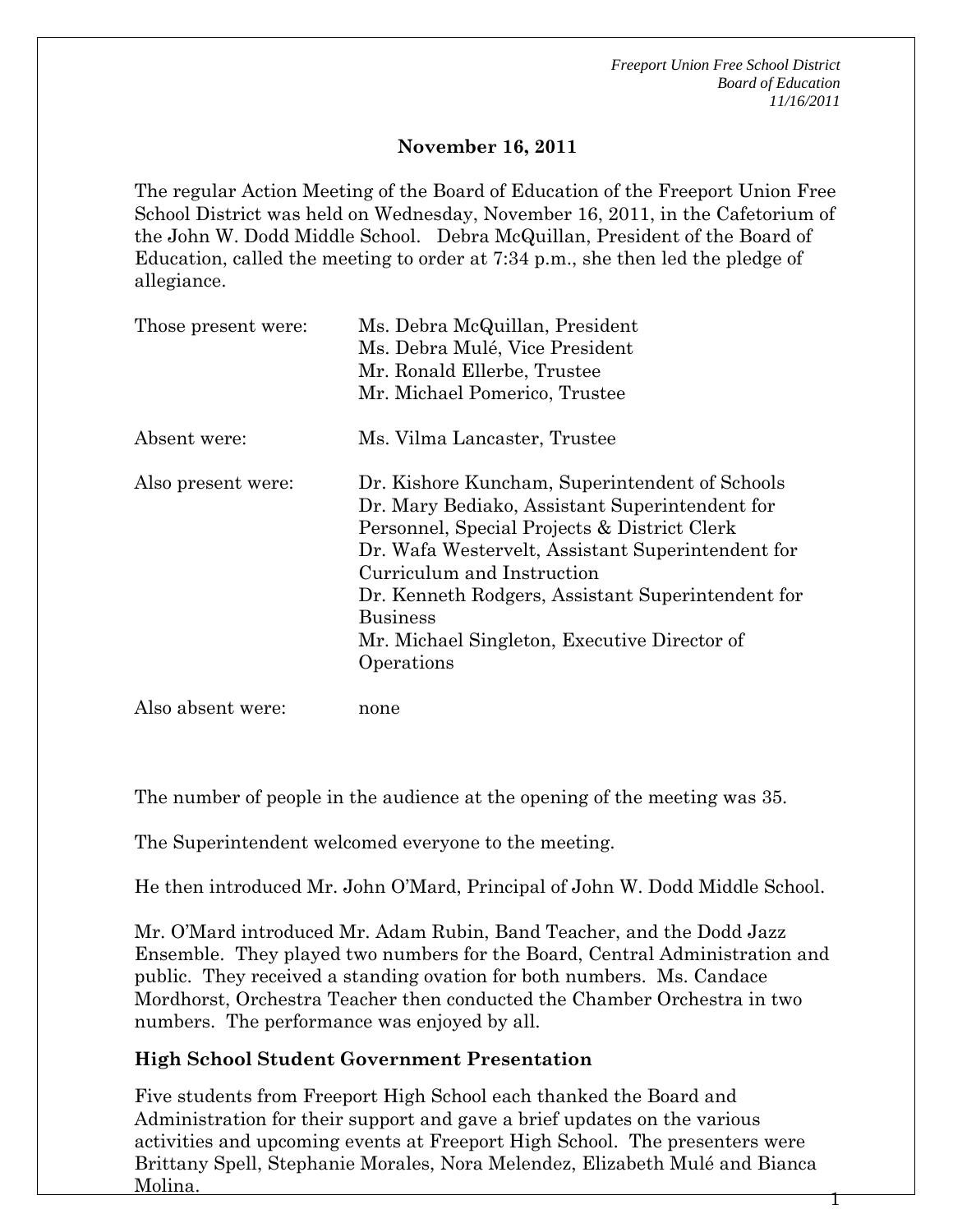Dr. Kuncham thanked the students and continued by introducing Nefi Pongas, from Capital One Bank. Ms. Pongas presented an AED machine (defibrillator) and an AED Cabinet to Freeport Schools. The Board thanked Ms. Pongas and Capital One for the wonderful gift and remarked that the partnership with Capital one was much appreciated.

### **Unsung Heroes Recognition**

Mr. O'Mard introduced Mr. Amun Handa as John W. Dodd Middle School's Unsung Hero. He said that Mr. Handa is a father, leader, and fraternity member who has provided turkeys, toys for tots, as well as assisting those in need in our community for the last several years. Mr. Handa was presented with a pin and a plaque to thank him for his service to the children of Freeport.

Dr. Kuncham continued his Superintendent's report by announcing the following:

- On November 21, 2011 there will be a Science Seminar at Freeport High School at 2:30 p.m.
- Anti-bulling week at Freeport Schools is November 13-19, 2011. There are activities in every school and bracelets have been given out to the students.
- The MSG Varsity Marching Band Festival is November 19, 2011
- December 1, 2011 the budget process meetings will begin for the 2012-2013 school year.

### **Questions from the Public**

The public was given the opportunity to address the Board of Education. Each speaker was allowed to address the Board for four minutes on the Agenda only. The Board and administration addressed the comments from the public.

### **Items for Action**

On a motion by Ms. Mulé and a second by Mr. Ellerbe the following items were approved on a Consent Agenda. The vote was unanimous: Ellerbe, McQuillan, Mulé and Pomerico.

### **Acceptance of the Minutes**

**BE IT RESOLVED** that the Board of Education of the Freeport Union Free School District hereby accepts the minutes of the following meetings as written: October 25, 2011; November 2, 2011.

# **Personnel**

### **Leave of Absence**

**BE IT RESOLVED**, that the Board of Education of the Freeport Union Free School District hereby grants a request for leave of absence as listed below:

**Raquel Steffa,** Elementary Teacher, extension of a Leave of Absence through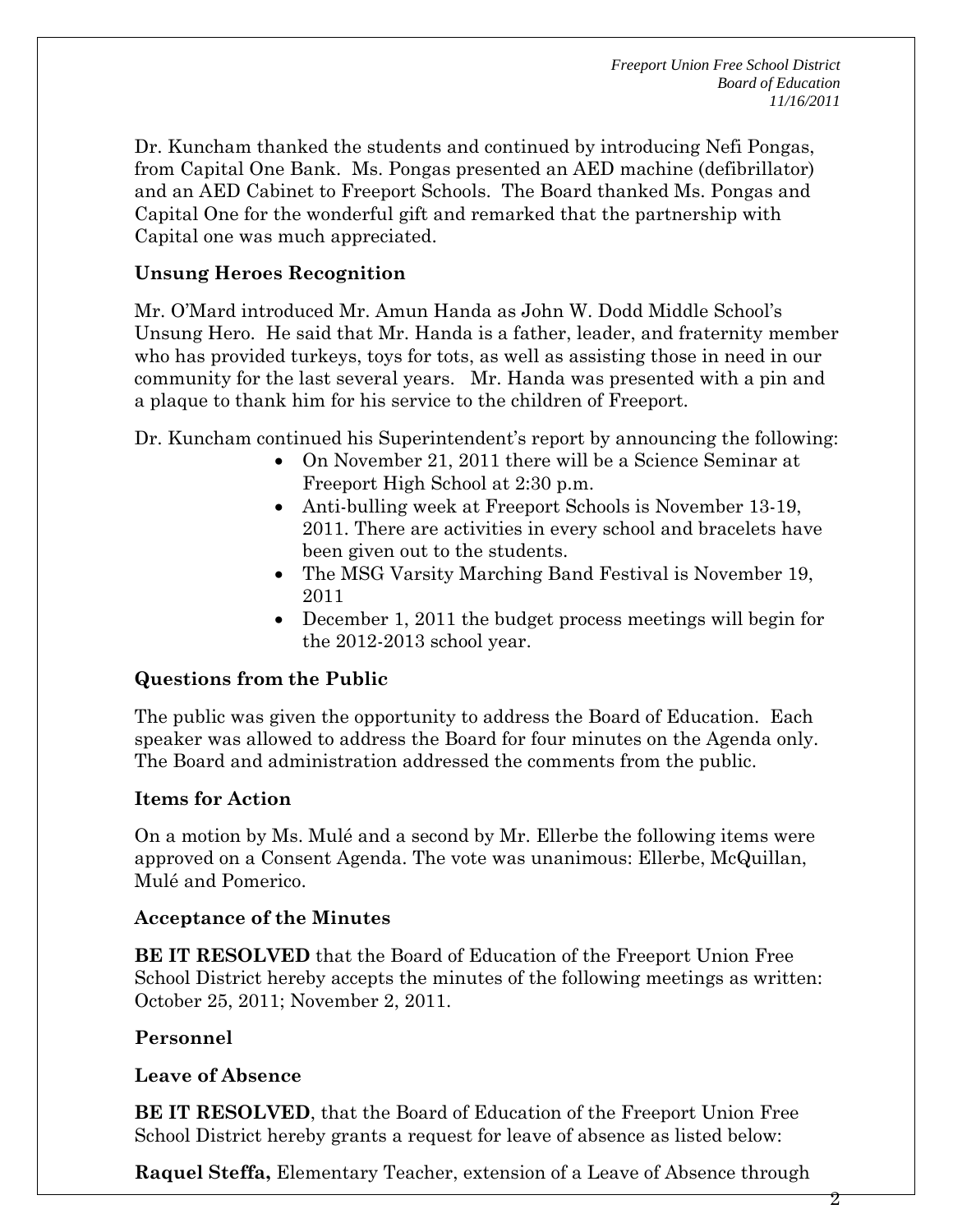3

November 27, 2011, for health reasons.

**Christopher King**, Cleaner, extension of a Leave of Absence through June 30, 2012, for health reasons.

**Brenda Floyd,** Security Aide, extension of a Leave of Absence through November 17, 2011.

### **Resignation of Staff**

**BE IT RESOLVED**, that the Board of Education of the Freeport Union Free School District hereby accepts the letter(s) of resignation from the following staff member(s) as listed below:

**Katie Miano**, Permanent Substitute, effective November 6, 2011, to accept another job in the District.

**Theresa Manfre,** Teacher, effective December 22, 2010, disability retirement.

**Vanessa Mannanice,** Permanent Substitute, effective October 28, 2011, to accept another job in the District.

### **Appointment of Staff – Instructiona**l

### **Temporary**

**BE IT RESOLVED**, that the Board of Education of the Freeport Union Free School District, upon the recommendation of the Superintendent, hereby appoints the individuals listed in the attached Appointment of Staff Report - Temporary, in accordance with the rules of the Board of Regents. These individuals shall possess appropriate certification allowing them to serve as teachers in the public schools of New York.

**Vanessa Mannanice,** Art Teacher, (replacing J. Rodriguez, Leave of Absence) a temporary appointment effective October 31, 2011 through January 31, 2012. Compensation will be on step 1-2A of the U2D Schedule at \$62,208 (pro rated). Assignment: FHS.

**Gina Silecchia,** Permanent Substitute, a temporary appointment effective November 7, 2011 through June 22, 2012. Compensation will be at the Substitute Rate of \$125 per day. Assignment: Bayview.

### **Teaching Assistant Appointments**

**BE IT RESOLVED,** that the Board of Education of the Freeport Union Free School District, upon the recommendation of the Superintendent, hereby appoints the individuals listed as Teaching Assistants. These individuals shall possess appropriate certification allowing them to serve as Teaching Assistants in the public schools of New York.

**Shannon Engley,** full-time Teaching Assistant, (new) a probationary appointment effective October 24, 2011 through October 23, 2014 with an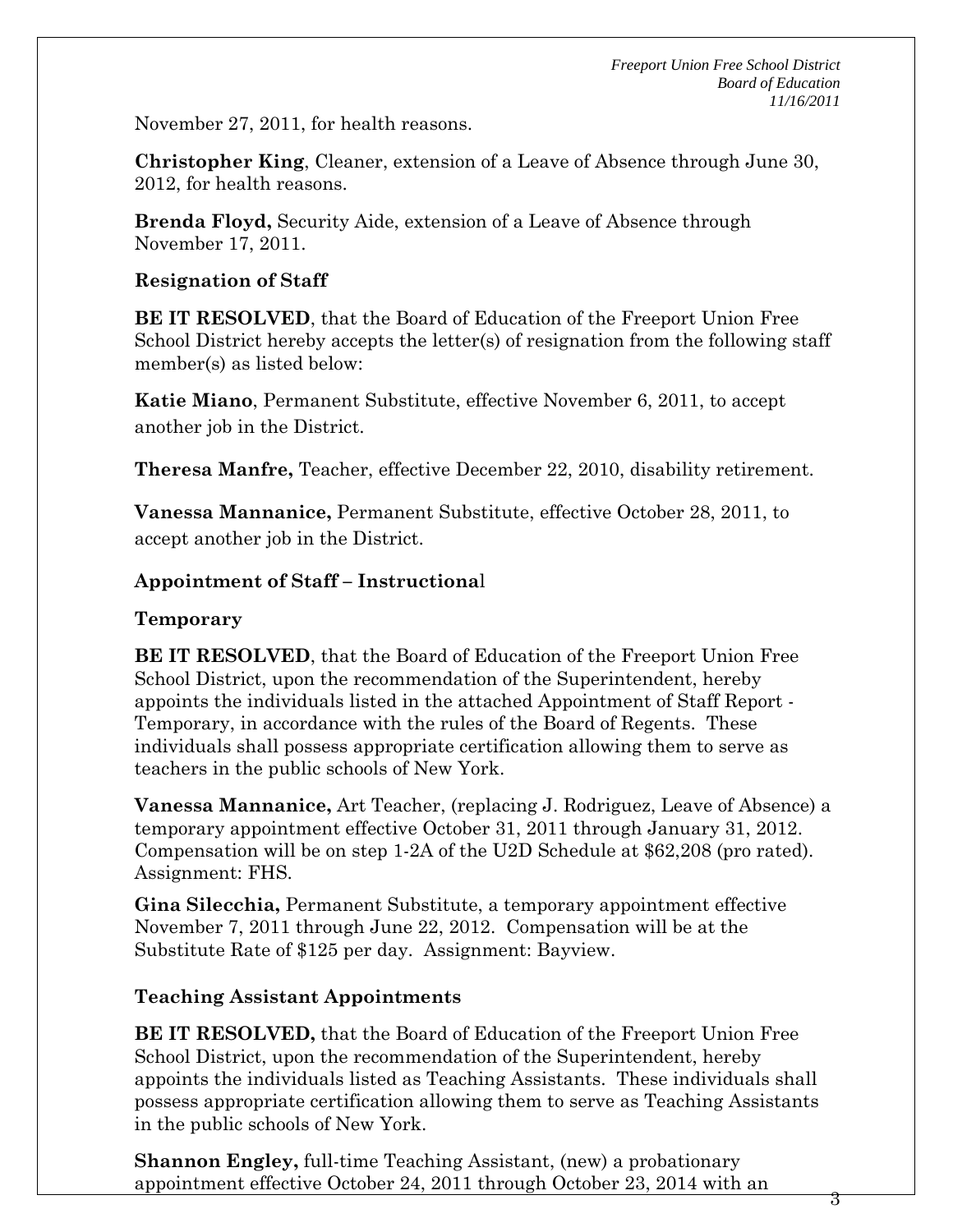4

anticipated tenure date of October 24, 2014. Compensation will be according to the FTAA Contract at \$17,849. Assignment: Archer.

**Elizabeth Tighe**, part-time Teaching Assistant, (replacing E. Testa, change) appointment effective October 27, 2011. Compensation will be \$11,485, according to the FTAA Schedule. Assignment: New Visions.

**Melissa D'Alto,** full-time Teaching Assistant, (new) a probationary appointment effective October 27, 2011 through October 26, 2014 with an anticipated tenure date of October 27, 2014. Compensation will be according to the FTAA Contract at \$17,849. Assignment: Columbus.

**Mamiett Tucker**, full-time Teaching Assistant, (new) a probationary appointment effective October 31, 2011 through October 30, 2014 with an anticipated tenure date of October 31, 2014. Compensation will be according to the FTAA Contract at \$17,849. Assignment: Giblyn.

**Doreen Costanzo,** full-time Teaching Assistant, (replacing A. Phillips, resigned) a probationary appointment effective October 31, 2011 through October 30, 2014 with an anticipated tenure date of October 31, 2014. Compensation will be according to the FTAA Contract at \$17,849. Assignment: Giblyn.

**Tina Thompson,** full-time Teaching Assistant, (new) a probationary appointment effective November 7, 2011 through November 6, 2014 with an anticipated tenure date of October 31, 2014. Compensation will be according to the FTAA Contract at \$17,849. Assignment: New Visions.

### **Appointment of Winter Coaching Staff**

**BE IT RESOLVED,** that the Board of Education of the Freeport Union Free School District, upon the recommendation of the Superintendent, hereby appoints the individuals listed below as coaches.

| Coaches Names       | Positition                        | Step           | Salary   |
|---------------------|-----------------------------------|----------------|----------|
| DeBonis, Robert     | <b>Boys' Varsity Basketball</b>   | 3              | \$9,386  |
| Mohrman, Harry      | Boys' J.V. Basketball             | 3              | \$6,225. |
| Gordon, David       | Boys' Modified Basketball 8R      | 3              | \$4,187  |
| Timmes, William     | Boys' Modified Basketball 7W      | 3              | \$4,187  |
| Jones, Meredith     | <b>Girls' Varsity Basketball</b>  | 3              | \$9,386  |
| Lloyd, Lakisha      | Girls' J.V. Basketball            | 3              | \$6,225  |
| Doyle, Sallyann     | Boys' Varsity Bowling             | 3              | \$4,186  |
| Shultis, Eileen     | <b>Girls' Varsity Bowling</b>     | 3              | \$4,186  |
| Kolodny, Laurie     | Girls' Varsity Cheerleading       | 3              | \$3,852  |
| Gayle, Cheryl       | Girls' Varsity Cheerleading Asst. | 2              | \$3,277  |
| Cotter, Victoria    | Girls' J.V. Cheerleading          | $\overline{2}$ | \$2,895  |
| Sasso, Nina         | Modified Cheerleading 8R          | 3              | \$2,499  |
| Mazzola, Anthony    | Modified Cheerleading 7W          | 1              | \$2,241  |
| Moore, Major Donald | Boys' Varsity Rifle               | 3              | \$5,007  |
| Murphy, Carole      | Boys' Varsity Swimming            | 3              | \$6,950  |
| Pohlman, Jesse      | Boys' Varsity Asst. Swimming      | 1              | \$4,327  |
| Sekesan, Danielle   | Girls' Modified Volleyball 8R     |                | \$2,818  |
| Blount, Eric        | Girls' Modified Volleyball 7W     | 3              | \$3,307  |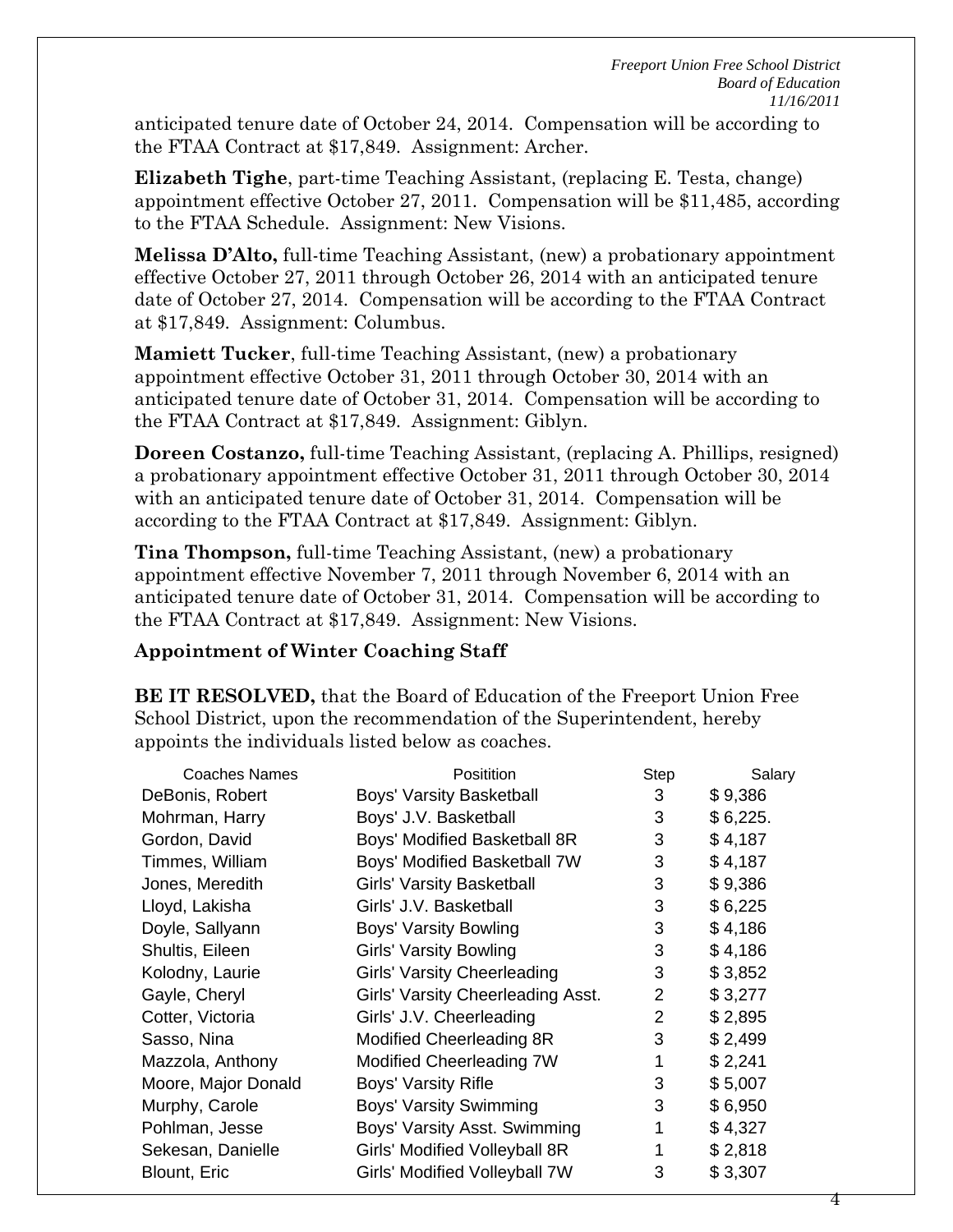|                                              |                                          |   | <b>Freeport Union Free School District</b> |  |
|----------------------------------------------|------------------------------------------|---|--------------------------------------------|--|
|                                              |                                          |   | <b>Board of Education</b>                  |  |
|                                              |                                          |   | 11/16/2011                                 |  |
| Gilreath, Charles                            | <b>Boys' Varsity Winter Track</b>        | 3 | \$5,891                                    |  |
| Williams, Tia                                | <b>Girls' Varsity Winter Track</b>       | 3 | \$5,891                                    |  |
| Yearwood, Felicia                            | <b>Girls' Varsity Asst. Winter Track</b> | 2 | \$4,276                                    |  |
| Chetti, Joseph                               | Boys' Varsity Head Wrestling             | 3 | \$7,912                                    |  |
| Cellan, Russell                              | Boys' Varsity Asst. Wrestling            | 3 | \$5,545                                    |  |
| Medina, Isreal                               | Boys' J.V. Wrestling                     | 3 | \$5,545                                    |  |
| Elmore, Toby                                 | <b>Winter Weight Training</b>            | 3 | \$2,084                                    |  |
| Zito, George                                 | <b>Athletic Trainer</b>                  | 3 | \$6,663                                    |  |
| McKinstry, James                             | Girls' Modified Basketball 7W            | 2 | \$3,962                                    |  |
| Jackson-Wooden, Tiffany                      | <b>Girls' Modified Basketball 8R</b>     | 2 | \$3,962                                    |  |
| Gordon, David                                | Boys' Modified Head Wrestling            | 3 | \$5,203                                    |  |
| Jones, James                                 | Boys' Modified Asst. Wrestling           | 3 | \$5,203                                    |  |
| Whelan, Steve                                | Boys' Modified Asst. Wrestling           | 3 | \$5,203                                    |  |
| <b>Appointment of Community School Staff</b> |                                          |   |                                            |  |

**BE IT RESOLVED,** that the Board of Education of the Freeport Union Free School District, upon the recommendation of the Superintendent, hereby appoints the individual(s) listed below, in accordance with the rules of the Board of Regents. The individual(s) shall possess appropriate certification allowing them to serve as teachers or other staff in the public schools of New York.

#### *COMMUNITY EVENING HIGH SCHOOL STAFFING FOR 2011-2012*

| Name           | Assignment   | <b>Step</b> | Salarv                 |
|----------------|--------------|-------------|------------------------|
| M.<br>Raeihle, | Psychologist |             | $$5,339.00$ (prorated) |

### **Appointments for Extended School Day/Saturday Enrichment Academy Staff**

**BE IT RESOLVED,** that the Board of Education of the Freeport Union Free School District, upon the recommendation of the Superintendent, hereby appoints the individuals as attached:

# **21ST CENTURY COMMUNITY LEARNING CENTERS AFTER SCHOOL ACADEMIES**

| CAROLINE G. ATKINSON INTERMEDIATE SCHOOL |            |  |  |
|------------------------------------------|------------|--|--|
| Colonna, Lisa                            | \$3,951.00 |  |  |
| Fernandez, Luz                           | \$3,951.00 |  |  |
| Fiore, Bryan                             | \$1,317.00 |  |  |
| Guerrier, Mahendra                       | \$1,317.00 |  |  |
| Hertzberg, Emily                         | \$2,634.00 |  |  |
| Jackson, Wendy                           | \$7,901.00 |  |  |
| Jones, Kristen                           | \$5,268.00 |  |  |
| Keane, Mary Anne                         | \$5,268.00 |  |  |
| Ligon, Eric                              | \$7,901.00 |  |  |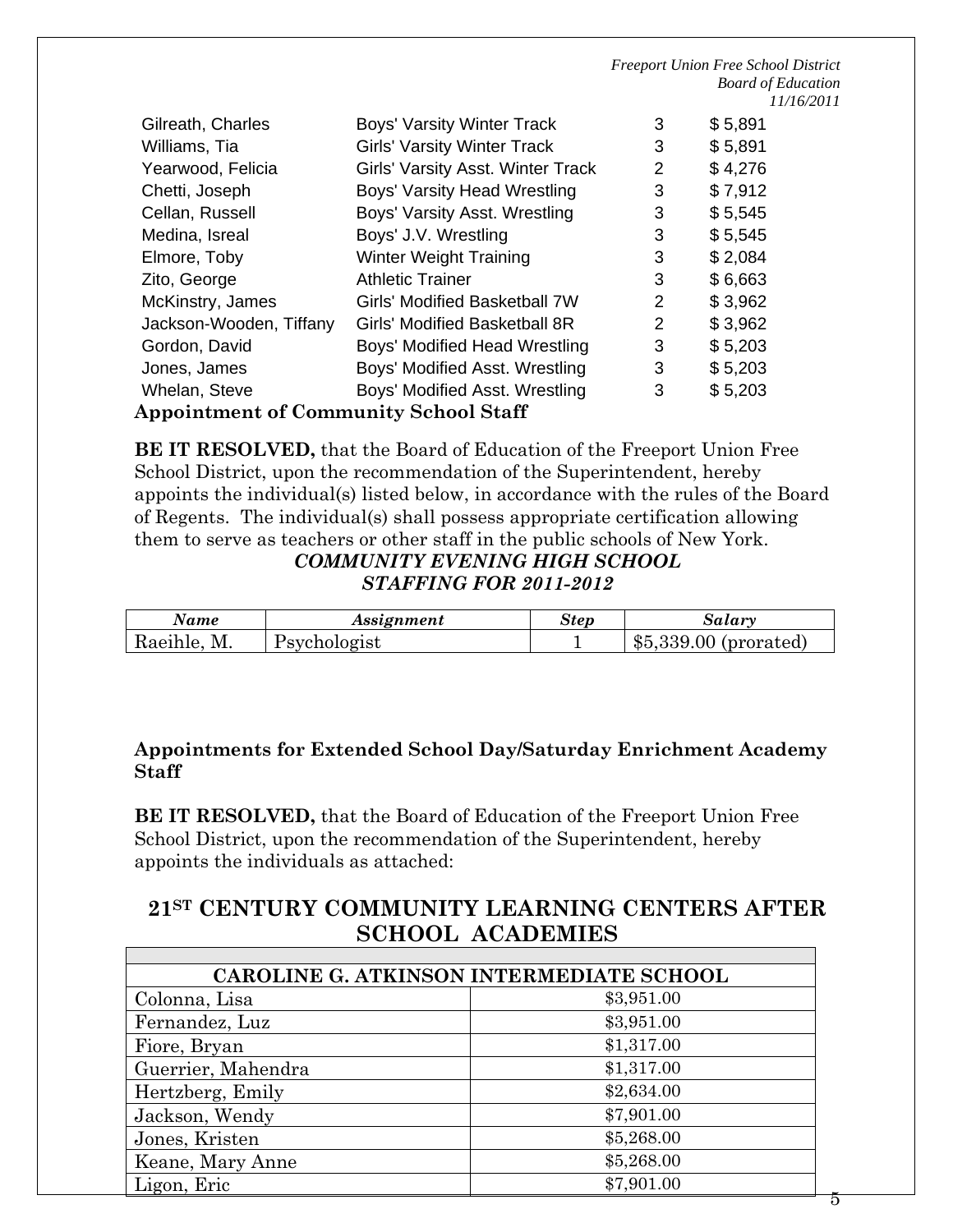| Notti, Russell          | \$7,901.00 |
|-------------------------|------------|
| Onorato, Jillian        | \$7,901.00 |
| Rothhaupt, John         | \$9,877.00 |
| Shelley, Barbara        | \$2,634.00 |
| Thom, Tim               | \$3,951.00 |
| Trotter, Christine      | \$3,951.00 |
| Wall, William           | \$3,951.00 |
| Wecksler, Karen         | \$2,634.00 |
| Yatsyla, Matt           | \$1,317.00 |
| TA's                    |            |
| Farrell, Rosemarie (TA) | \$4,412.00 |
| Brown, Andrea<br>(TA)   | \$2,596.00 |
| Romano, Bertha (TA)     | \$2,081.00 |
| Smith, Dolores<br>(TA)  | \$5,078.00 |

### **JOHN W. DODD MIDDLE SCHOOL**

| 901111 W.DODD MIDDDL SONOOD |            |  |  |
|-----------------------------|------------|--|--|
| Bendel, Amy                 | \$5,320.64 |  |  |
| Bonanno, Maureen            | \$2,660.32 |  |  |
| Burke, Vashti               | \$5,320.64 |  |  |
| Daskalakis, John            | \$2,660.32 |  |  |
| Doyle, Tom                  | \$5,320.64 |  |  |
| Mangot, Gabrielle           | \$5,320.64 |  |  |
| Noviello, Daniel            | \$7,469.36 |  |  |
| Pachter, Jessie             | \$7,980.96 |  |  |
| Rosario, Dulce              | \$5,320.64 |  |  |
| Salcedo, Mario              | \$5,320.64 |  |  |
| Schor, Brian                | \$2,455.68 |  |  |
| Wildemuth, John             | \$5,320.64 |  |  |
| Zamot, Desiree              | \$5,320.64 |  |  |
| TA's                        |            |  |  |
| Brown, Lisa                 | \$710.00   |  |  |
| Brizill, Vida               | \$1,339.52 |  |  |
|                             |            |  |  |

# **FREEPORT HIGH SCHOOL**

| Bethea, Lolita     | \$2,836.40  |
|--------------------|-------------|
| Benedetto, Michael | \$2,836.40  |
| Brave, Deborah     | \$7,091.00  |
| Bussey, Zoraya     | \$5,672.80  |
| Caldwell, Melanie  | \$2,836.40  |
| Certain, Cynthia   | \$5,672.80  |
| Chambers, Yasmin   | \$2,836.40  |
| Connell, Dennis    | \$2,836.40  |
| Craig, Pauline     | \$2,836.40  |
| Dickens, Angela    | \$11,345.00 |
| Doyle, Sally       | \$2,836.40  |
| Freeman, Kim       | \$2,836.40  |
| Galatoulos, Maria  | \$2,836.40  |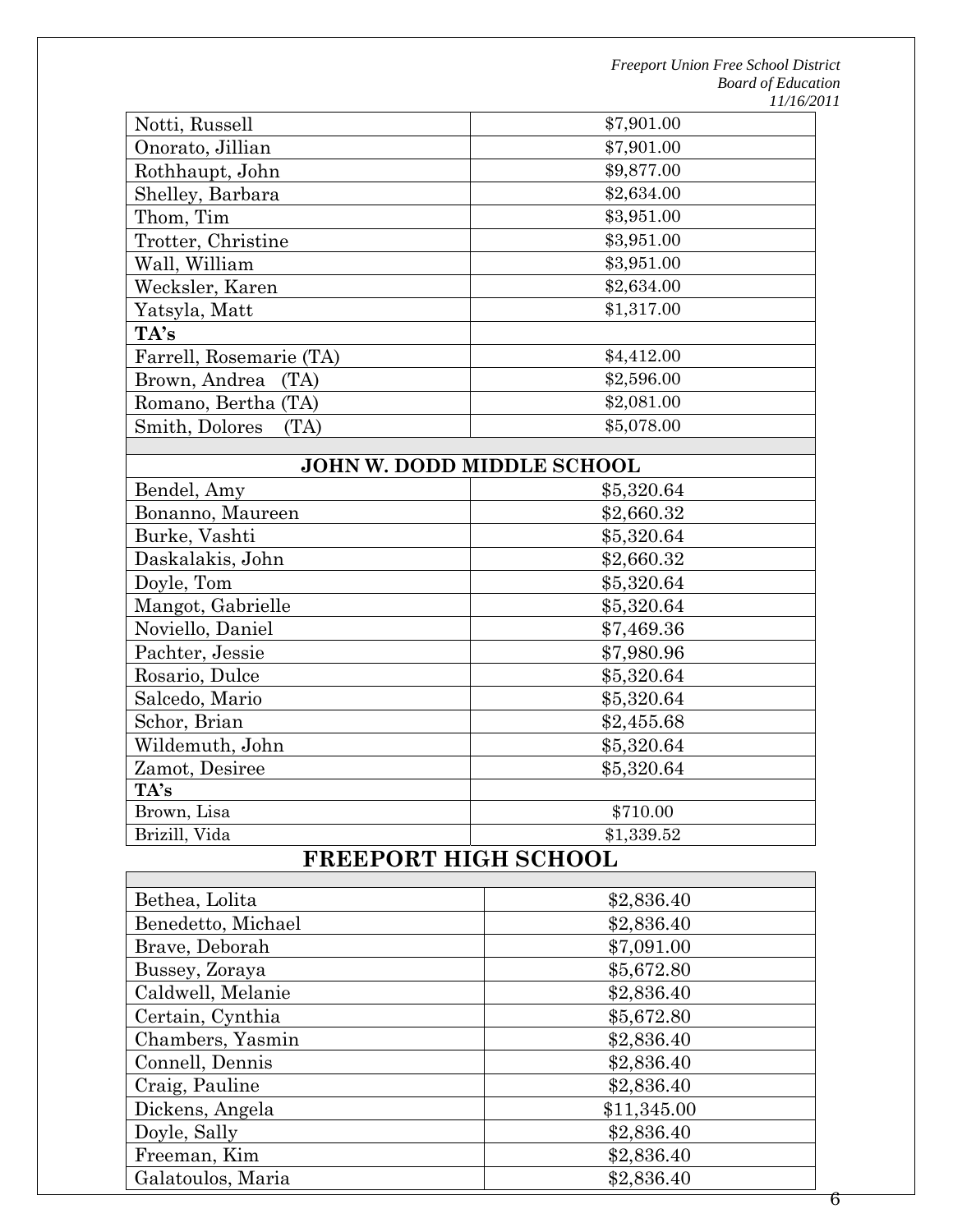| Genezone, Richard                      | \$2,836.40 |  |  |
|----------------------------------------|------------|--|--|
| Gilliam, Carol                         | \$4,255.00 |  |  |
| Guerrier, Ives                         | \$5,672.80 |  |  |
| Harrison, Kevin                        | \$2,836.40 |  |  |
| Inzerilli, Louis                       | \$2,836.40 |  |  |
| Khan, Nasir                            | \$5,672.80 |  |  |
| Lordi, Robert                          | \$2,836.40 |  |  |
| Luna, Rose                             | \$4,255.00 |  |  |
| Martinez, Arlene (ELL & Express)       | \$5,672.80 |  |  |
| Matos, Jackie                          | \$2,836.40 |  |  |
| Porter, Lisa                           | \$5,672.80 |  |  |
| Ramos, Julissa                         | \$2,836.40 |  |  |
| Richardson, Claretha                   | \$5,672.80 |  |  |
| Rode, Cathy                            | \$2,836.40 |  |  |
| Romano, Francesco                      | \$2,836.40 |  |  |
| Rosen, Melissa                         | \$2,836.40 |  |  |
| Servello, Michael                      | \$5,672.80 |  |  |
| Tucker, Jean                           | \$2,836.40 |  |  |
| Silverman, Madeline (Special Ed)       | \$2,836.40 |  |  |
| Polanco, Felix (ELL)                   | \$2,836.40 |  |  |
| Reiss, Cara                            | \$2,836.40 |  |  |
| Cole-Onaifo. Karen,                    | \$2,836.40 |  |  |
| TA's                                   |            |  |  |
| Bailey, Michelle TA                    | \$1,502.00 |  |  |
| Carolina, Reginald - TA                | \$4,255.00 |  |  |
| ELEMENTARY GUIDANCE COUNSELING PROGRAM |            |  |  |
|                                        |            |  |  |
| Archer                                 |            |  |  |
| Elizabeth Shirian                      | \$5,000.00 |  |  |
| Atkinson                               |            |  |  |
| Lindsay Volpe                          | \$5,000.00 |  |  |

| <b>CSE/CPSE Minutes</b> |  |
|-------------------------|--|

**New Visions** 

**High School** 

**BE IT RESOLVED,** that the Board of Education of the Freeport Union Free School District hereby accepts the minutes of the meetings of the Committee on Special Education and the Committee on Preschool Special Education for the following dates:

David Strauss \$5,000.00

Julie Rose  $$5,000.00$ 

September 27, 28, 2011; October 7, 12, 13, 17, 19, 20, 21, 24, 26, 27, 28, 31, 2011; November 1, 3, 2011

### **Other Items for Action**

7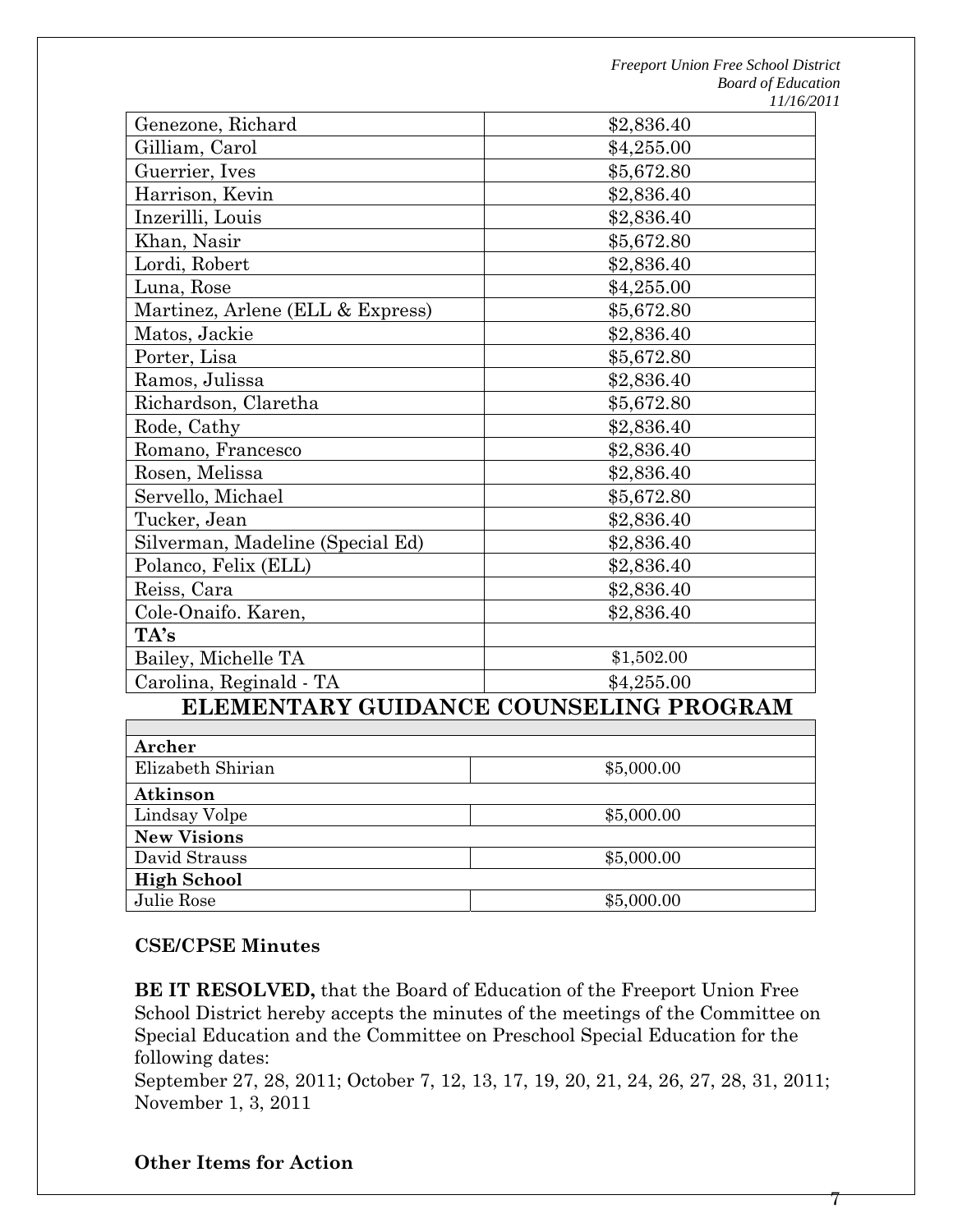On a motion by Mr. Ellerbe and a second by Mr. Pomerico the following item was approved:

# **Granting of Tenure**

**BE IT RESOLVED**, that the Board of Education of the Freeport Union Free School District hereby grants tenure status to the following individual(s):

| <i>Teaching Assistants</i>                                               |         |                           |                  |  |
|--------------------------------------------------------------------------|---------|---------------------------|------------------|--|
| <b>TENURE AREA</b><br><i>SCHOOL</i><br><b>TENURE DATE</b><br><i>NAME</i> |         |                           |                  |  |
| Gail Conry                                                               | Archer  | <i>Teaching Assistant</i> | December 1, 2011 |  |
| Jason Hoover                                                             | Bayview | <i>Teaching Assistant</i> | December 1, 2011 |  |

The motion carried unanimously. The vote was: Ellerbe, McQuillan, Mulé and Pomerico.

On a motion by Mr. Pomerico and a second by Mr. Ellerbe, the following item was approved:

# **Retirement of Staff**

**BE IT RESOLVED,** that the Board of Education of the Freeport Union Free School District hereby accepts the letter of resignation for the purpose of retirement from the following staff member as listed:

**Lynda Bouyer,** full-time Security Aide, effective January 3, 2012, after serving the children of Freeport for more than 11 years.

The motion carried unanimously. The vote was: Ellerbe, McQuillan, Mulé and Pomerico.

On a motion by Ms. Mulé and second by Mr. Ellerbe the following item was approved:

# **Education**

# **Appointment of the Library Board Trustee**

**BE IT RESOLVED** that the Board of Education of the Freeport Union Free School District, upon the recommendation of the Board of Library Trustees of the Freeport Memorial Library, and Mr. Ken Bellafiore, Library Director, hereby appoints:

**Mr. Ira J. Furman** to the Library Board for a five (5) year term to begin November 25, 2011 through November 25, 2016.

The motion carried unanimously. The vote was: Ellerbe, McQuillan, Mulé and Pomerico.

On a motion by Mr. Ellerbe and a second by Mr. Pomerico the following item was approved: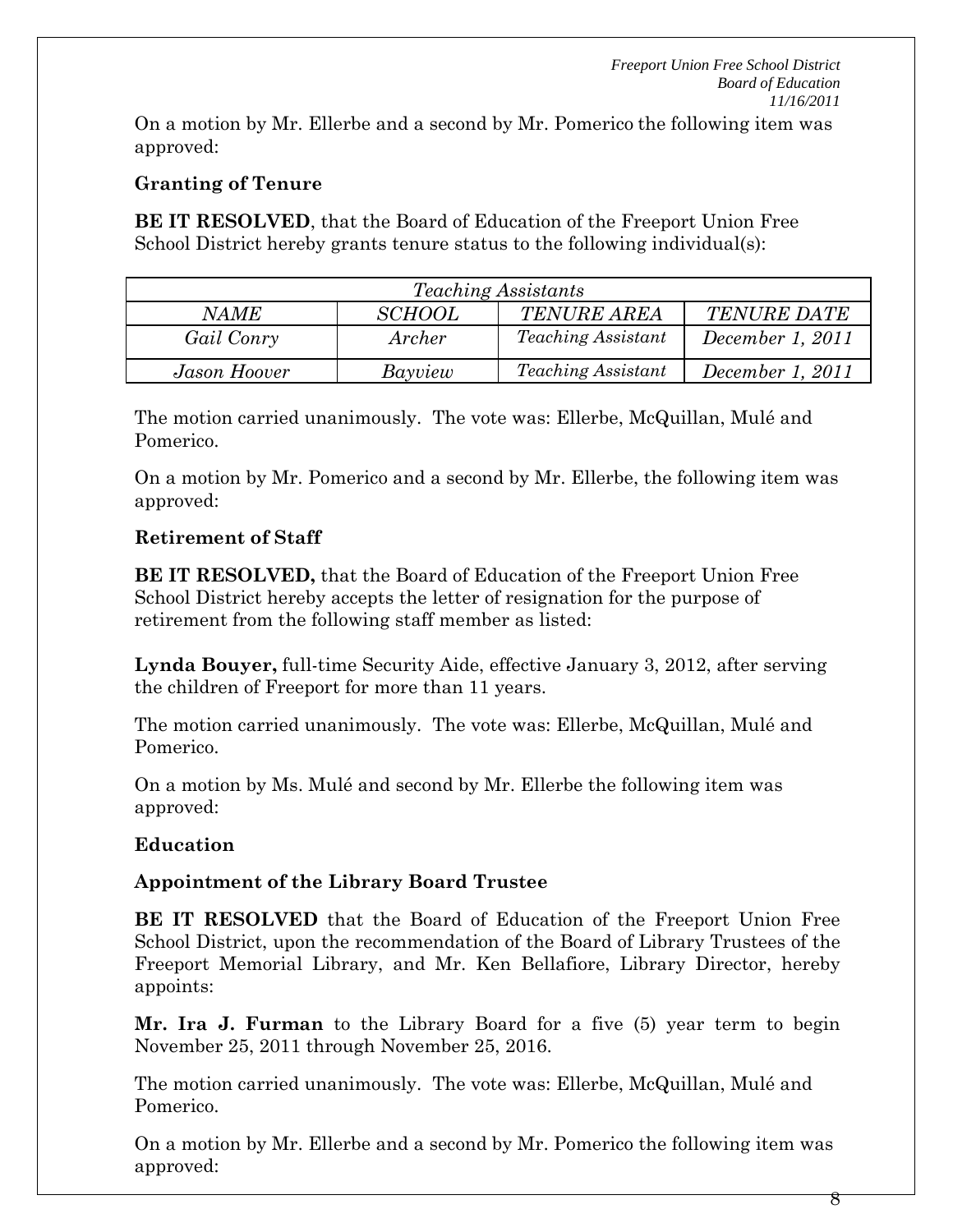# **Approval of Consultants**

**BE IT RESOLVED,** that the Board of Education of the Freeport Union Free School District hereby approves agreements between the following consultants and the Freeport Union Free School District, as per the attached list for the 2011- 2012 school year; and

**BE IT FURTHER RESOLVED**, that the Board of Education authorizes the Superintendent (or his designee) to execute said agreements on its behalf.

| Consultant              | <b>Schools</b>                                                                           | <b>Services Provided</b>                                                                                                                                                                                                                                                                                                               | Costs for<br>2011-2012    | Funding<br>Source                                           |
|-------------------------|------------------------------------------------------------------------------------------|----------------------------------------------------------------------------------------------------------------------------------------------------------------------------------------------------------------------------------------------------------------------------------------------------------------------------------------|---------------------------|-------------------------------------------------------------|
| Mind Candy<br>Media     | Freeport<br>High<br>School,<br>Dodd<br>Middle<br>School, &<br>Caroline<br>G.<br>Atkinson | Common Core alignment:<br>cultural competence,<br>critical thinking, media<br>Positive mentorship<br>through public speaking;<br>motivational youth<br>empowerment; lessons on<br>appropriate youth<br>development, self-<br>determination; integrates<br>writing and plans to<br>include community service<br>in the new school year. | Not to Exceed<br>\$12,000 | 21ST Century<br>Community<br>Learning<br>Centers            |
| Stephen<br>Lasky        | Atkinson,<br>Dodd &<br><b>FHS</b>                                                        | <b>Illustrated Book</b>                                                                                                                                                                                                                                                                                                                | Not to Exceed<br>\$4,500  | Professional<br>Development<br>Funds                        |
| Edward<br>Morgano       | $K-4$<br>Schools                                                                         | The Art of the Display                                                                                                                                                                                                                                                                                                                 | Not to Exceed<br>\$4,500  | Professional<br>Development<br>Funds                        |
| Estrada-<br>Parris, LLC | Atkinson,<br>Dodd, $&$<br><b>FHS</b>                                                     | <b>Sheltered Instruction</b><br><b>Observation Protocol</b><br>(SIOP)                                                                                                                                                                                                                                                                  | Not to Exceed<br>\$4,500  | Title IIA<br>$(\$4,250)$ & Prof.<br>Dev. Funds<br>$(\$250)$ |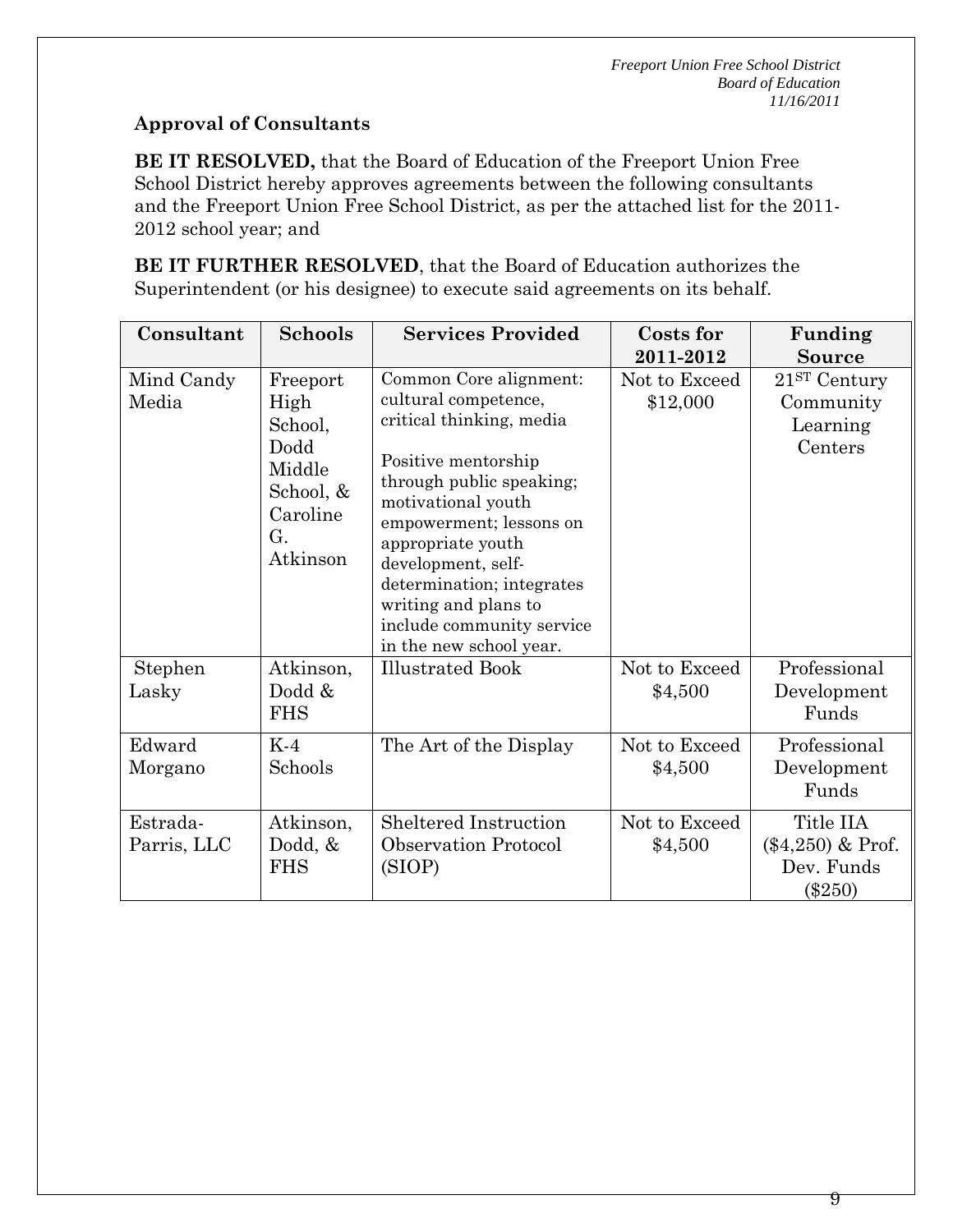The motion carried unanimously. The vote was: Ellerbe, McQuillan, Mulé and Pomerico.

On a motion by Mr. Pomerico and a second by Ms. Mulé the following item was approved:

### **Resolution to Approve Student Travel to Rochester, NY for Accepted Students to perform in the NYSSMA All-State Conference**

**BE IT RESOLVED,** that the Board of Education of the Freeport Union Free School District hereby authorizes Freeport High School to conduct a field trip to Rochester, NY from December 1st through December 4th 2011 for three students accepted to perform in the NYSSMA All-State Conference.

**BE IT FURTHER RESOLVED**, that said authorization is subject to availability of chaperones and to Freeport High School's compliance with all insurance, health, safety and financial guidelines as indicated in the Administrative Procedures.

The motion carried unanimously. The vote was: Ellerbe, McQuillan, Mulé and Pomerico.

On a motion by Mr. Ellerbe and a second by Ms. Mulé the following item was approved:

### **RESOLUTION –BUDGET TRANSFER-GENERAL FUND – OCTOBER 2011**

**BE IT RESOLVED**, that the Board of Education of the Freeport Union Free School District here by approves a Budget Transfer to the General Fund for October 2011

The motion carried unanimously. The vote was: Ellerbe, McQuillan, Mulé and Pomerico

On a motion by Ms. Mulé and a second by Mr. Ellerbe the following item was approved:

# **Acceptance of Internal Audit Report**

**BE IT RESOLVED,** that the Board of Education of the Freeport Union Free School District, hereby accepts the 2010-2011 Internal Audit Report as reviewed and accepted by the Board of Education Audit Committee on November 2, 2011.

The motion carried unanimously. The vote was: Ellerbe, McQuillan, Mulé and Pomerico.

# **Questions from the Public**

The public was given the opportunity to address the Board of Education. Each speaker was allowed to address the Board for four minutes on any topic.